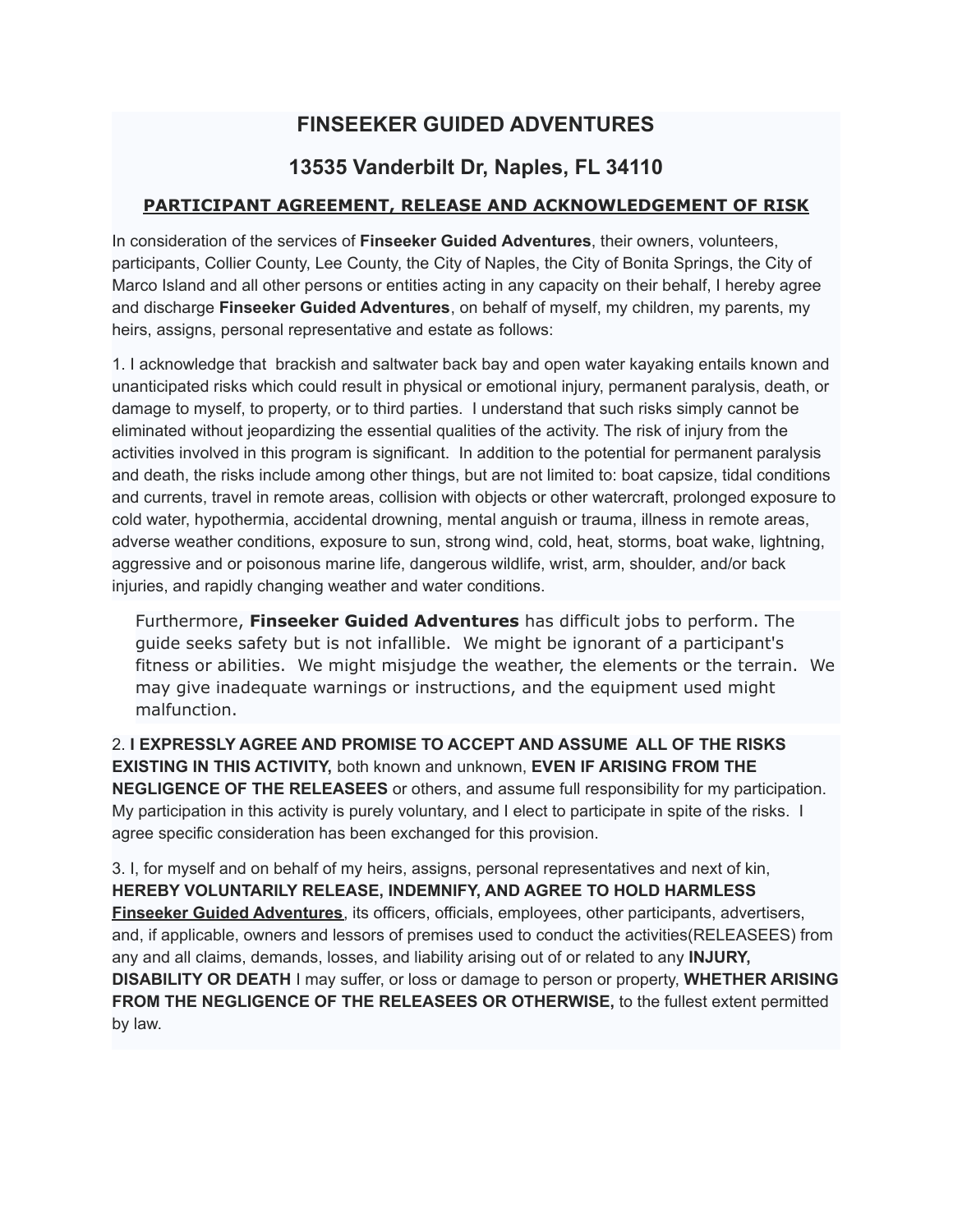4. Should **Finseeker Guided Adventures** or anyone acting on their behalf, be required to incur attorney's fees and costs to enforce this agreement, I agree to indemnify and hold them harmless for all such fees and costs.

5. I certify that I have adequate insurance to cover any injury or damage I may cause or suffer while participating, or else I agree to bear the cost of such injury or damage myself. I further certify that I have no medical or physical conditions which could interfere with my safety in this activity, or else I am willing to assume and bear the cost of all risks that can be created, directly or indirectly, by any such condition.

6. In the event that I file a lawsuit against **Finseeker Guided Adventures,** I agree to do so solely in Federal Court, in Orlando, Florida, and I further agree that substantive laws of the State of Florida shall apply in that action without regard to the conflict of law rules of the State of Florida.

### **I confirm that I am NOT under the influence of alcohol or drugs. Initial \_\_\_**

**Are you 18 years or older? YES\_\_\_ NO\_\_\_ (if not minor's parent MUST sign Minor section below in order for Minor to participate).**

**I understand that I am required to wear the provided life jacket while on my kayak tours and rentals. Initial\_\_\_\_**

**I have truthfully answered the above questions and understand the risk associated with any physical activity and I am in adequate physical condition to safely participate. Initial\_\_\_\_**

7. I understand and acknowledge that **Finseeker Guided Adventures** is an independent contractor and nothing contained herein shall be construed to be inconsistent with this relationship or status. Nothing in the Agreement shall be interpreted or construed to constitute that**Finseeker Guided Adventures** or any of its agents or employees to be the agent, employee or representative of Collier County.

8. By signing this document, I acknowledge that if anyone is hurt or property is damaged during my participation in this activity, I may be found by a court of law to have waived my right to maintain a lawsuit against **Finseeker Guided Adventures** on the basis of any claim from which I have released them herein. I have had sufficient opportunity to read this entire document. I have read and understand it, and agree to be bound by its terms.

Participant's Signature **Age Age Date** Date

## **FOR PARENTS/GUARDIANS OF PARTICIPANT OF MINOR AGE**

(UNDER AGE 18 AT TIME OF REGISTRATION)

This is to certify that I, as parent/guardian with legal responsibility for this participant, do consent and agree to his/her release as provided above of all the Releasees, and, for myself, my heirs, assigns, and next of kin, I release and agree to indemnify and hold harmless the Releasees from any and all liability incidents to my minor child's involvement or participation in these programs as provided above, EVEN IF ARISING FROM THE NEGLIGENCE OF THE RELEASEES, to the fullest extent permitted by law.